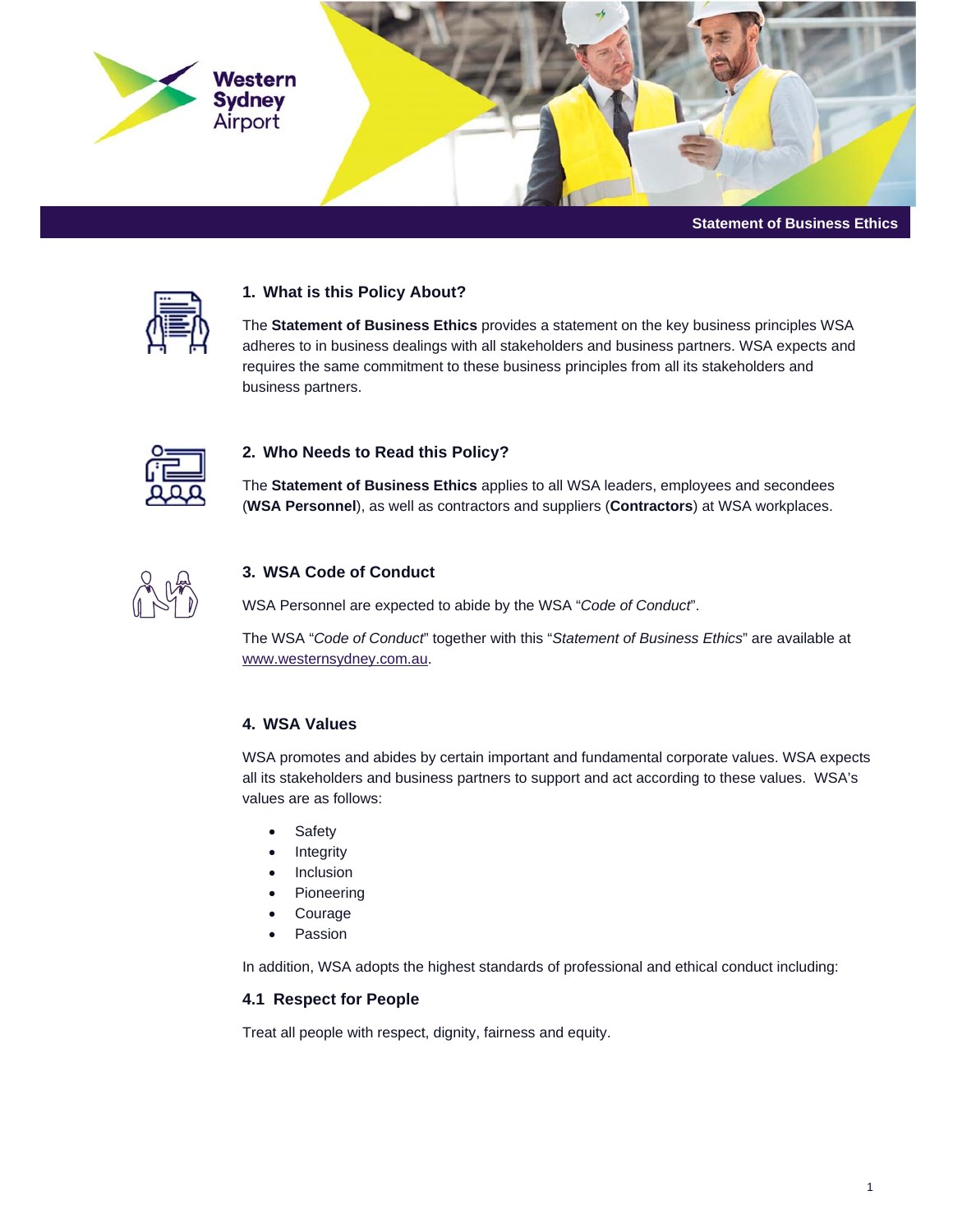

**Statement of Business Ethics** 



### **4.2 Act Professionally**

- Act at all times in a professional manner.
- Act lawfully, fairly and honestly.
- Maintain appropriate records of decision-making.

## **4.3 Conflicts of Interest**

WSA requires all stakeholders and business partners, potential or contracted, to avoid all conflicts of interest and where interests exist, such interests are to be declared in writing.

## **4.4 Open, Fair and Honest**

WSA operates as an open, fair and honest business partner.

## **4.5 Confidentiality**

Where Contractors receive confidential or proprietary information in dealing with WSA, WSA expects all such information to be properly controlled and should not be released to any other third party without the express prior written authorisation from WSA.

# **5. Procurement Guiding Principles**

WSA observes the highest ethical standards and conduct for all procurement projects and processes. WSA Personnel must pursue the best value for money on behalf of WSA, whilst demonstrating:

- high levels of integrity and impartiality; and
- acting fairly, ethically and with transparency.

All WSA Personnel, as well as Contractors, are required to

- act at all times in a professional manner;
- act lawfully, fairly and honestly;
- be committed to a safe and healthy workplace and environment;
- maintain appropriate records of decision-making;
- be accountable and accept accountability; and
- act impartially and not give preferential treatment to any respondent or individual.

Please see the WSA Procurement Policy and Manual for further details.

### **6. Procurement Process**

WSA's Procurement Plan and further information on the WSA's procurement activity can be found on www.westernsydney.com.au.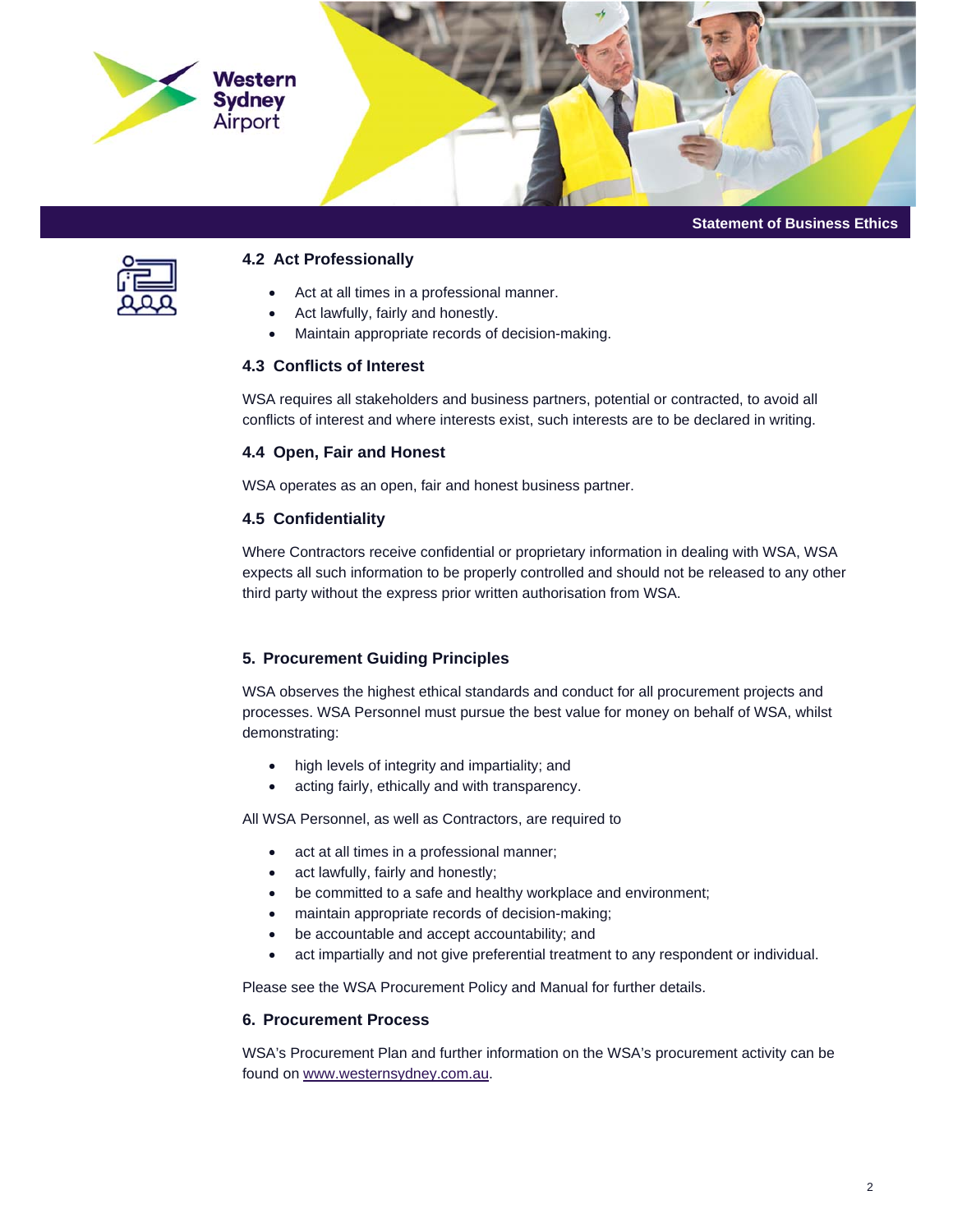

**Statement of Business Ethics** 



### **7. What Suppliers Can Expect from WSA**

Contractors can expect all WSA Personnel to act in accordance with this *Statement of Business Ethics* in all business dealings, including procurement processes.

### **8. What WSA Expects from Contractors**

WSA requires contractors to act in accordance with and align themselves with this *Statement of Business Ethics*.

Additionally, Contractors must:

**Commit to Safety** - Safe performance of work at all times and as a priority; and

**Comply with the Competition and Consumer Act 2010** - The Competition and Consumer Act 2010 is in place to promote fair trading and competition.

Contractors should be aware of the consequences of not complying with WSA's ethical requirements, including WSA's Anti-Bribery and Corruption Policy, when doing business with WSA.

Demonstrated wrongful conduct by Contractors could lead to:

- termination of contracts;
- loss of future work;
- loss of reputation;
- investigation for wrongful conduct; and
- matters being referred for criminal investigation.

## **9. Guidance Notes**

The following Guidance Notes aim to assist all stakeholders and business partners to understand how to conduct themselves, in terms of the requirements of this Statement of Business Ethics, as it relates to certain specific matters.

#### **9.1 Gifts &Hospitality**

WSA encourages high levels of integrity in all its business operations. For this reason, WSA does not permit WSA Personnel to accept gifts or hospitality above a reportable limit as set out in WSA's Gifts & Hospitality Policy. Acceptance of such gifts or hospitality could be perceived to influence business decisions, including decisions required to be made in procurement processes.

WSA Personnel are required to immediately report any offers of gifts or benefits in excess of the reportable limit as such offers breach the Statement of Business Ethics as well as the WSA **Gifts and Hospitality** policy.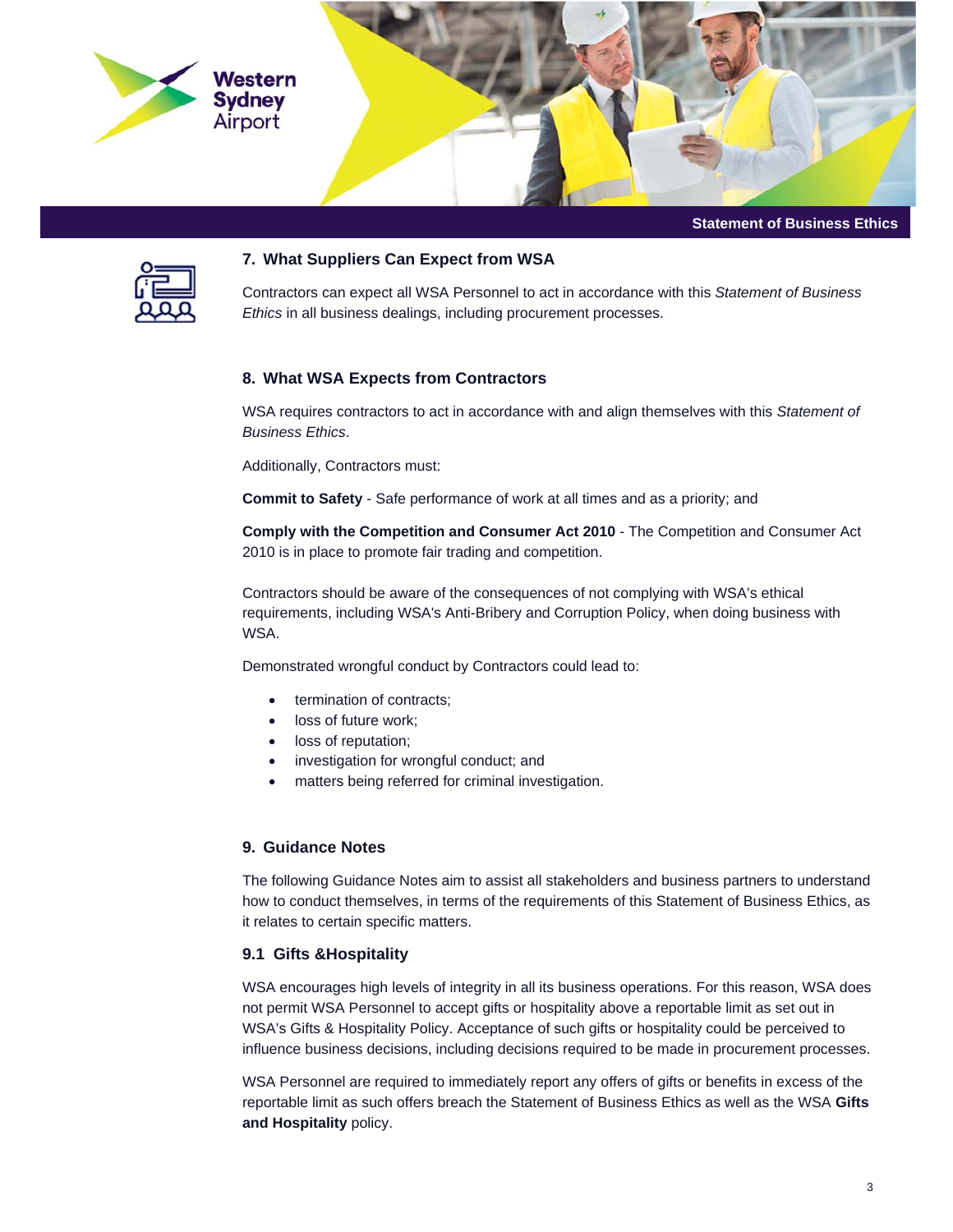

**Statement of Business Ethics** 



#### **9.2 Communication Between Parties**

To minimise the risk of a perceived inappropriate influence being brought to bear on business relationships, all communication between WSA Personnel and Contractors should be clear, direct, in writing and accountable.

Contractors are not permitted to discuss WSA's business or information publicly in the media, online or in any other publication or at any event without prior written approval from WSA.

### **9.3 Confidentiality**

WSA expects each of its Contractors to take all reasonable steps to protect any confidential information received, unless required to disclose it by law.

### **9.4 Conflicts of Interest**

WSA Personnel and Contractors need to be confident that all decisions made by WSA are impartial. To achieve this, all WSA employees are required to avoid conflicts of interest and to disclose any actual, perceived or potential conflicts of interest. WSA extends this requirement to its Contractors.

## **9.5 Intellectual Property Rights**

In business relationships with or for WSA, parties will respect each other's intellectual property rights and will formally negotiate any access, licence or use of intellectual property.

#### **10. WSA Contacts**

The following contact details are provided to assist with any additional information required about this Statement of Business Ethics, or indeed on any matters addressed by this Statement of Business Ethics:

### **10.1 Reporting Possible Wrongful Conduct**

If you wish to provide information about suspected wrongful conduct please contact WSA directly, as set out below.

Instances of wrongful conduct includes, but is not limited to, corrupt activities, fraud, discrimination, breaches of WSA's Code of Conduct, breaches of the Corporations Act 2001 (Cth) and breaches of the Tax Administration Act (Cth). If you honestly believe on reasonable grounds wrongful conduct has occurred, it can be reported in accordance with WSA's Whistleblower Policy.